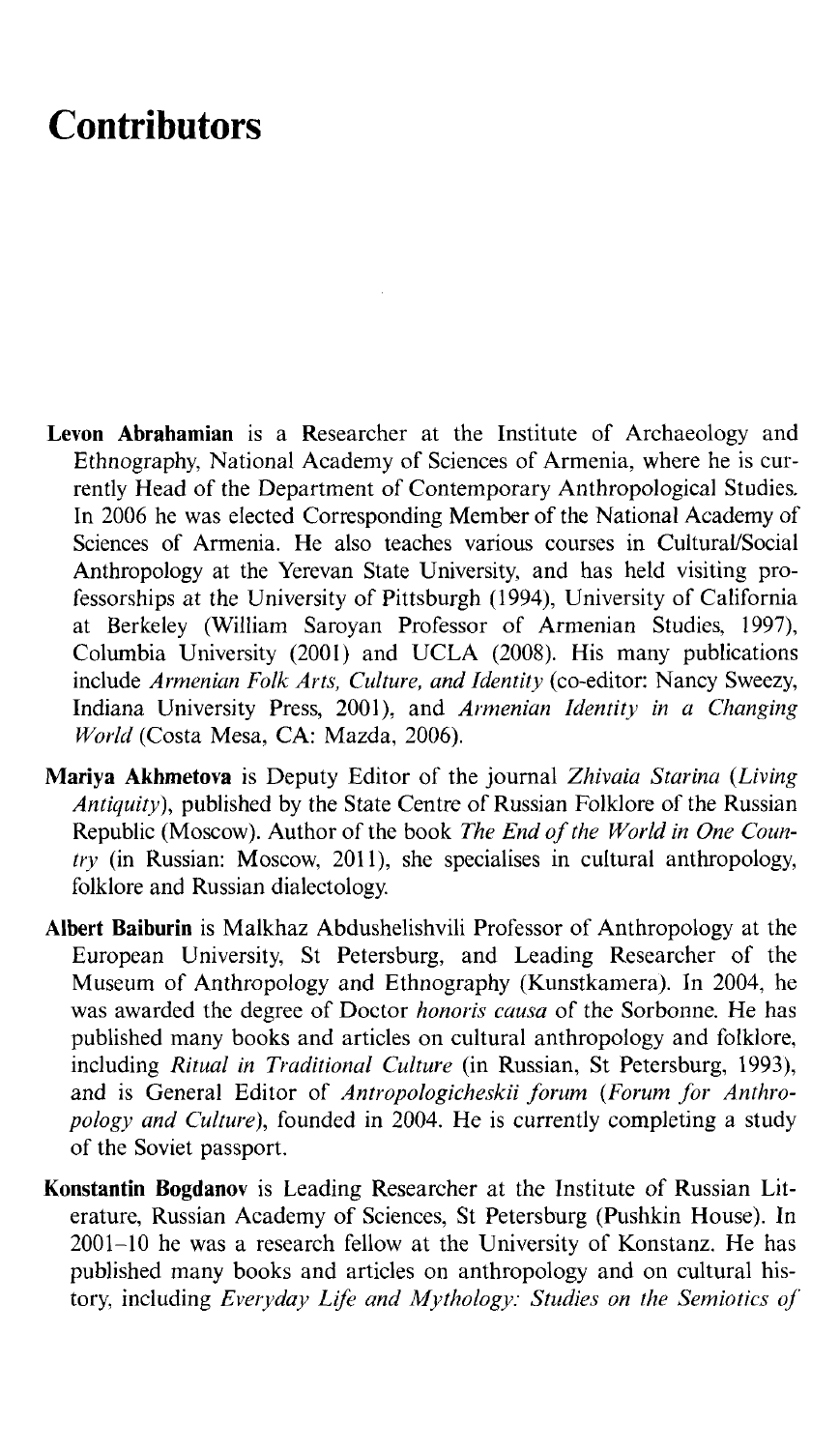## xii *Contributors*

*Folklore Reality* (in Russian: St Petersburg, 2001), *Physicians, Patients, Readers: Pathographical Texts of Russian Culture of the 18th-19th Centuries* (in Russian: Moscow, 2005) and *Crocodiles in Russia: A History of Exotic Phenomena and Loan Words* (in Russian: Moscow, 2006).

- Olga Boitsova recently completed her post-graduate studies at the European University, St Petersburg, and specialises in visual anthropology (her dissertation was on the representational canons of amateur photography in recent Russian tradition). She also teaches courses in visual anthropology at the European University, and is the Editorial Secretary of *Antropologicheskii forum .*
- Catriona Kelly is Professor of Russian at the University of Oxford and a Fellow of New College. She has published widely on Russian culture and cultural history, including *An Introduction to Russian Cultural Studies* (co-edited, with David Shepherd) (Oxford University Press, 1998) and *Children's World: Growing Up in Russia, 1890-1991* (Yale University Press, 2007). She is currently completing work on *St Petersburg: Shadows of the Past*, a study of the relationship between memory and local identity in Leningrad and St Petersburg since 1957, to be published by Yale University Press.
- Jeanne Kormina works at the Higher School of Economics, St Petersburg branch, one of Russia's leading research universities, where she teaches courses on anthropology and sociology of religion. She is the author of the book *Rituals for Departing Recruits to Military Service in Late Imperial Russia* (in Russian: St Petersburg, 2005) and co-editor of the volume *Dreams of the Mother of God* (in Russian: St Petersburg, 2006). She has also published chapters and articles on the traditions of Orthodox pilgrimage and veneration of saints.
- Pavel Kupriyanov is research fellow of the Institute of Ethnology and Anthropology, Moscow and the 'Palace of the Romanov Boyars' Museum (the branch of the State Historical Museum), Moscow. He has many publications on the anthropology of Russian travel and intercultural communications in the late eighteenth and early nineteenth centuries. Other research fields in which he works are the anthropology of urban space and memory studies in different local contexts of modern Russia.
- Elena Liarskaya completed her post-graduate studies at the European University, St Petersburg, and worked as Researcher in the Department of Contemporary Ethnography at the Russian Ethnographical Museum, St Petersburg. In 2008-10, she was Researcher at the Max Planck Institute for Social Anthropology in Halle, Germany. Since 2011 she has worked as Researcher and Lecturer at the European University, St Petersburg. Her specialisation is the culture of the Yamal Nenets, on which she has published articles in journals such as *Sibirica* and in numerous collections.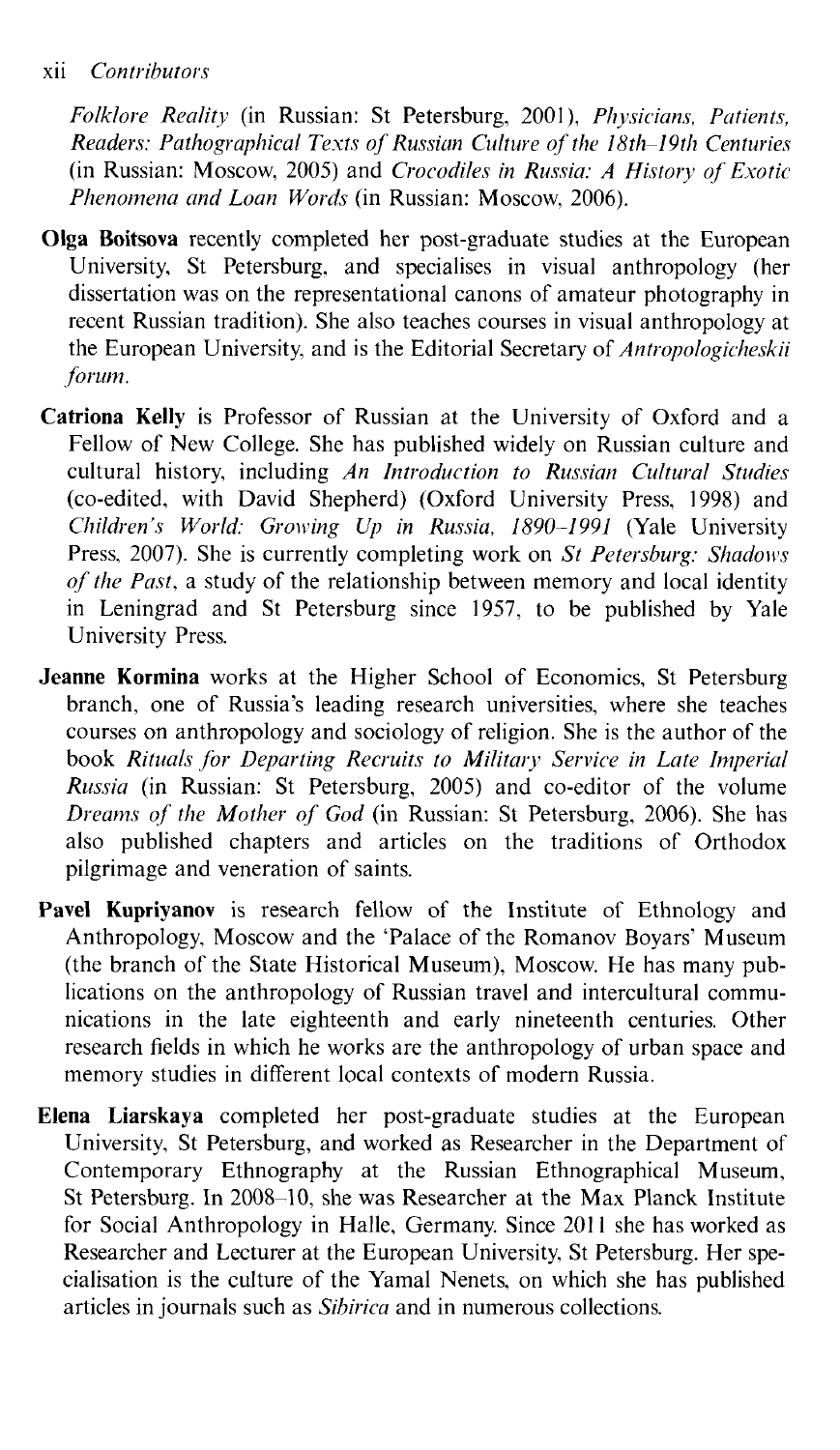- Alexander Manuylov is currently attached to the Institutt for sosialantropologi at the University of Bergen. He has worked extensively on the anthropology of Kuban, Southern Russia, including studies of local Cossack communities, and is currently working on a project dedicated to the Pontic Greeks.
- Lyudmila Sadovnikova is a specialist in Russian culture and everyday life in the seventeenth century. She has held various positions as a research fellow in different historical museums in Moscow, and has also worked as an author of historical and anthropological films, such as *Classical Expedition* (Moscow, 2004) and *The Mansion of the Romanov Boyars in Zaryadye* (Moscow, 2006). She is currently finishing her studies as a trainee film director, and working on a film about historical reconstruction.
- Sergei Shtyrkov is a Senior Researcher at the Museum of Anthropology and Ethnography (Kunstkamera). He also lectures on the anthropology of religion and folk legends at the European University, St Petersburg. His area  $\overline{\text{of}}$  specialisation is religious nationalism and popular religious practices. He is co-editor of the volume *Dreams of the Mother of God* (in Russian, 2006).
- Svetlana Sirotinina studied German philology at Perm State University, anthropology at the European University, St Petersburg, and East European Studies at the Freie U niversität Berlin. C urrently she is a research assistant at the Freie Universität Berlin.
- Sergey Sokolovskiy is a Researcher at the Institute of Ethnology and Anthropology of the Russian Academy of Sciences and editor-in-chief of the Russian academic journal *Etnograficheskoe obozrenie* [Ethnographic Review]. His publications include *The Kriashens in the All-Russian Census of 2002* (in Russian: M oscow, 2004, 2nd ed., N aberezhnye Chelny, 2009), *Ethnocultural Policy Perspectives in the Russian Federation* (in Russian: Moscow, 2009), *Images of Others in Russian Academic Discourse, Law and History* (in Russian: M oscow, 2001), *M inority Rights: Anthropological, Sociological, and International Law Perspectives* (in Russian: Moscow, 1997) and *The Altai Mennonites: Ethnic Demography and Population Structure* (Moscow, 1996). He is currently working on a book on indigeneity construction.
- Nikolai Vakhtin is University Professor of Arctic Social Studies at the European University at St Petersburg, specialising in the linguistics and social and linguistic anthropology of Siberia. He has published twelve books, including *Native Peoples of the Russian Far North* (Minority Rights Group Publication, London, 1992), *The Syntax of the Yupik Eskimo Language* (in Russian: St Petersburg, 1995), *Language of Sirinek Eskimos: Texts, Grammar and Lexicon* (LINCOM Studies in Asian Linguistics, 33: Munich, 2000), Languages of the North in the 20th century: Essays on Language Shift (in Russian: St Petersburg, 2001) and *Russian Old-Settlers of Siberia: Social* and Symbolic Aspects of Identity (with Evgenii Golovko and Peter Schweitzer, in Russian: Moscow, 2004).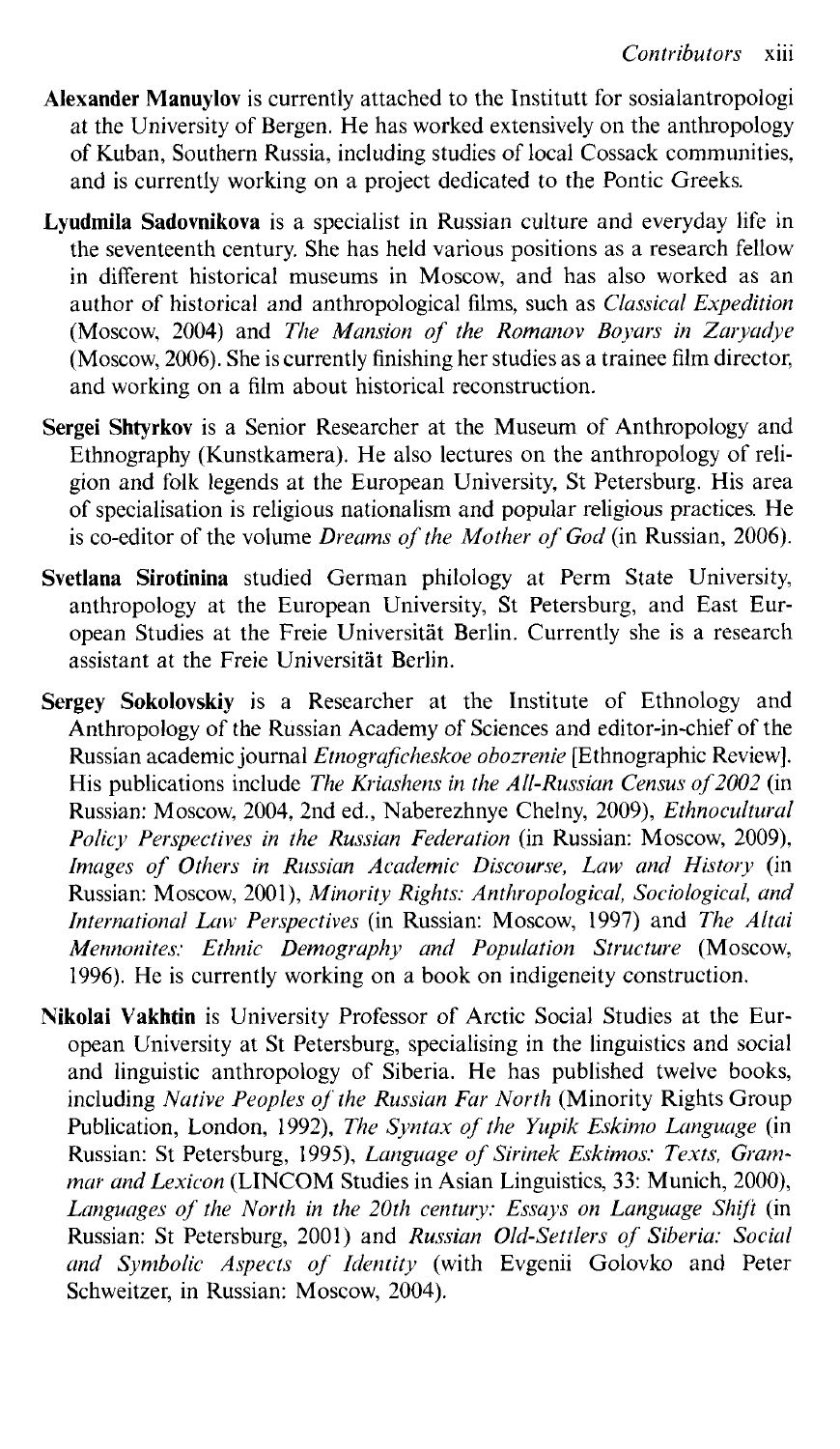## **Introduction**

## Soviet and post-Soviet anthropology

*Albert Baiburin, Catriona Kelly and Nikolai Vakhtin*

In the words of Pier Damiani, the eleventh-century Italian philosopher: 'Philosophy should serve theology as a servant serves her mistress.' Almost a thousand years later, a similar role was imposed on Soviet social and cultural anthropology (locally known as *etnografiya*): together with other social sciences and humanities, particularly history, philosophy and literary studies, anthropology became a servant of Soviet ideology and of the political legitimation of the ruling party, the construction of the state and of nation-building. As Francine Hirsch, among others, has shown, ethnographers were directly involved in such crucial (even though apparently technical) projects as the establishment of lists of nationalities to be used for the official registration of peoples in state censuses and in the passport (identity card) system.<sup>1</sup>

From 1936 onwards, as the Soviet leadership distanced itself from the earlier ideologies of 'world revolution' and sought to construct an ideology of 'national Bolshevism', the gathering of material about traditional customs, and the accumulation of (suitably decorous and heroic) folklore, became activities of central importance.<sup>2</sup> 'State ethnographers', to use the term coined by David Anderson, were directly involved in the regulation of their discipline, and the legitimation of Soviet rule (Anderson 2000: Ch. 4). Those doing academic research in the subject were themselves also extremely vulnerable to political control, which during the Stalin era might go all the way up to arrest, imprisonment, and indeed execution. $3$ 

Classified with the 'historical sciences', ethnography lay close to the ideological heart of Soviet academia. The aims of the discipline were presented in maximally simplified form by ethnographical museums, whose displays juxtaposed the 'backward' practices of the pre-Soviet era with the enlightenment that had followed the arrival of the new order (Baranov 2012). They also set out another inalienable binary opposition  $-$  between the harmonious co-existence of peoples under Soviet power and the exploitation suffered by those exposed to colonial rule.4

This progressivist and triumphalist understanding of the world meant that the term 'culture' (*kultura*) was value-laden.<sup>5</sup> In the post-Stalin era, an alternative category with which Soviet scholars operated was 'ethnos' (*etnos*). A later scholarly equivalent of the administrative term *natsionalnost* (nationality), this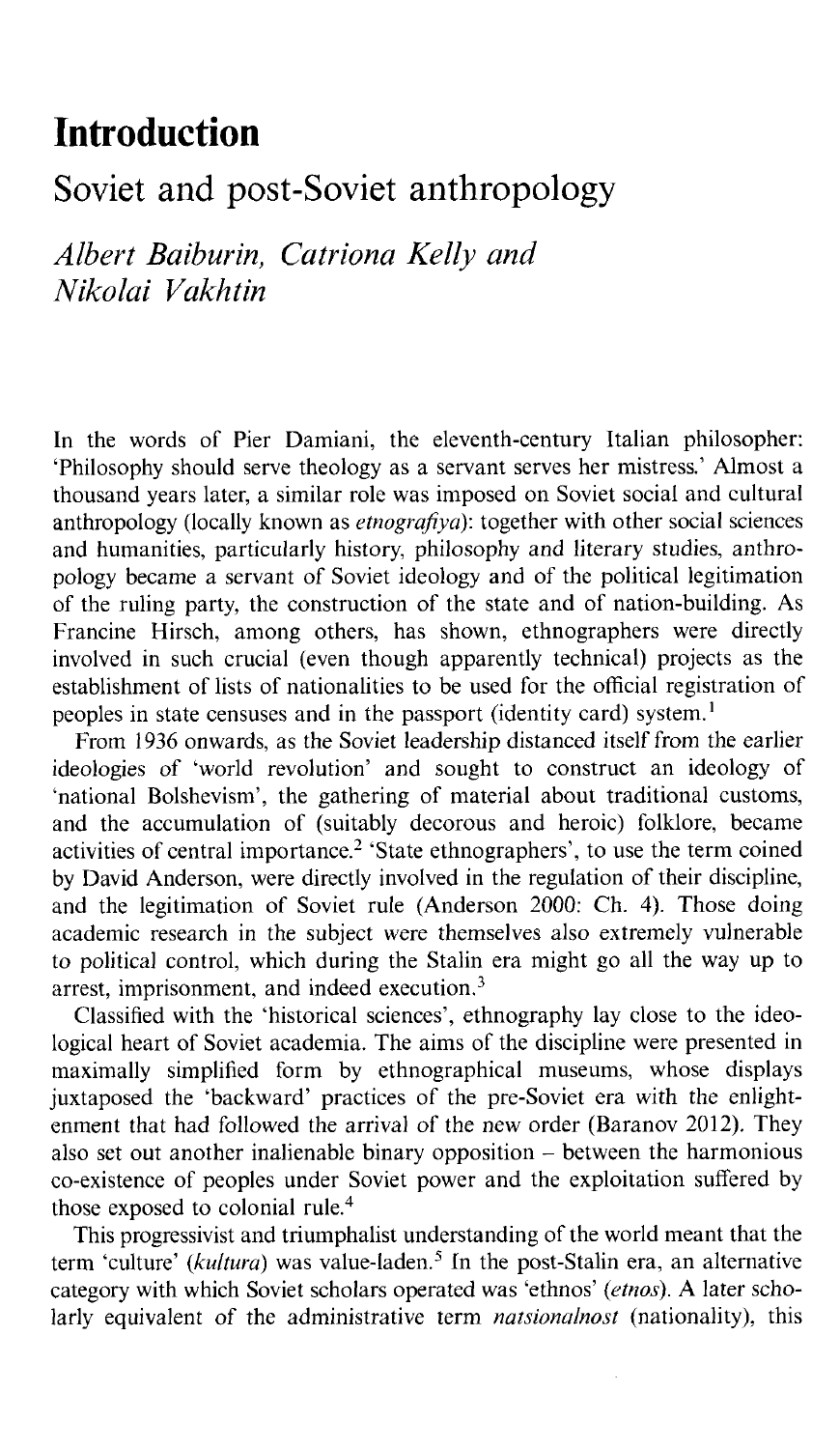signified 'a stable community of people laid down over time', which had come to share a language and territory (it might be comprised of different groups that had originally been associated with different languages and territories).<sup>6</sup> Soviet scholars were expected to research the 'genesis', or emergence, of given  $etnosy$  - those corresponding to the 'titular nationalities', or officially acknowledged primary nationalities in particular Soviet republics.<sup>7</sup> As Yuri Slezkine has put it, 'Soviet anthropologists, brought back to life in the late 1930s and provided with a *raison d'être* after the banishment of Marrism, were not supposed to study "culture": their job was to define, dissect and delight in the primordial "ethnos"' (Slezkine 1994: 450). Just as censuses and passports expunged, for political reasons, certain ethnonyms (for instance, the  $\cdot$ Ingrian Finns' of Leningrad province<sup>8</sup> or the Mazours of western Ukraine<sup>9</sup>), so research passed over groups of people living in the Soviet Union whose existence was not considered politically expedient.

While the centrality of 'state ethnography' to ideology meant that the parameters of research were set by *Realpolitik*, this also meant that the understanding of the discipline shifted as Soviet political policy changed. In the Stalin era, and following Stalin's writings, particularly *Marxism and the National Question* (1913: reprinted Stalin 1946), attachment to custom was seen as a force of backwardness. By the late Soviet period, however, leading theorists such as Academician Yulian Bromlei were underlining the centrality of custom to the construction of *etnos*. As Bromlei put it, 'Ethnic traits are revealed in all the spheres of culture to a greater or lesser extent.<sup>'10</sup> Theorists of the 1970s and 1980s were insistent that ethnic identity was not biologically determined, yet it was definitely a cultural given, a matter of 'slant of mind *[psikhologicheskii sklad*] and cultural characteristics' (Kozlov 1967: 61).

Yet, at the same time as stressing that different 'ethnoses' had diverse 'traditions' (a word that became ubiquitous at this period), some of which were admirable in themselves, and could provide models for the behaviour of modern Soviet people, Soviet ethnographers were also expected to celebrate convergence, and to trace the development of a harmonious and homogeneous Soviet culture.<sup>11</sup>

In terms of political practice, this cognitive dissonance was of little moment. From the late 1950s to the late 1980s, hundreds of pamphlets under titles such as *Traditions and Contem poraneity* or *N ew Soviet Rituals* poured from publishing houses all over the Soviet Union. They drew a firm line between the positive traditions of the past (to be adopted and imitated in Soviet culture) and those that were to be repudiated (e.g. some wedding rituals).<sup>12</sup> But where academic study was concerned, the 'diversity' versus 'convergence' divide was more problematic. On the one hand, the new emphasis on 'national specificities' led to a boom in particularist work about the past. On the other, anyone who attempted to write about Soviet life had a clear and rigid brief: to depict the emergence of new pan-Soviet social forms and practices. This generated a great deal of work on subjects such as the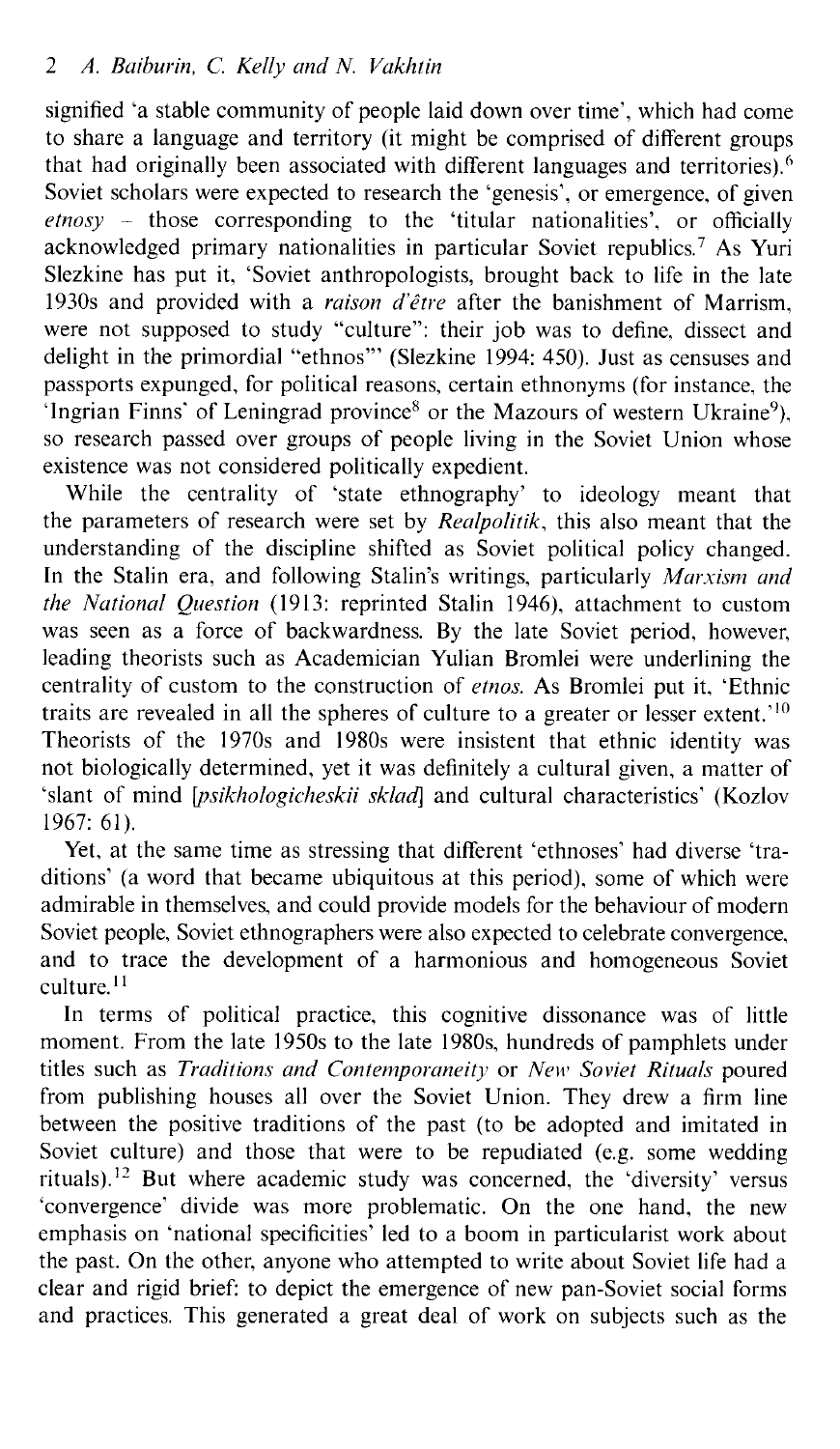incidence of mixed marriages (which were assumed by definition to contribute to creating transnational identities).<sup>13</sup>

Such quantitative work had the virtue of safety, given that the actuality of Soviet life was at significant variance with the theory of harmonious convergence. Whether doing fieldwork or simply getting through the day, ethnographers could not avoid being aware of, say, the centrality of the shadow economy to Soviet life. But censorship as well as self-censorship inhibited the investigation of such topics. After five decades of institutional control, people were well aware not just of what they were supposed to publish, but of what they were supposed to see. As Levon Abrahamian has remarked, 'The ethnography of contemporary Soviet life was studied only by those who at best agreed not to describe the reality they were observing, and at worst described what they had not observed. Those researchers who were governed by nonconformist professional and moral principles consciously or unconsciously preferred to reconstruct the archaic past, because here they enjoyed com paratively greater creative freedom.'<sup>14</sup>

In the circum stances, the central objective of anthropology, as classically conceived - examination of cultural phenomena in their contemporary manifestation – became at best peripheral. What was termed *etnografiya* primarily meant not 'ethnography', but cultural history. In the words of the American anthropologist Bruce Grant, 'When I first began work in the former Soviet Union in the late 1980s, it seemed that at least half of the books in anthropology had titles that ended with 'of the late nineteenth and early twentieth centuries'.<sup>15</sup> While Soviet anthropologists did in fact work on other topics (e.g. kin relations in so-called 'feudal' societies, etc.), Grant is right to suggest that the study of Russian heritage particularly was now focused on the decades just before the Revolution.

By the end of the 1960s, the term *etnos* began to be used broadly as a key category of analysis. This term was first used in Russian by Sergei Shirokogorov (1887-1939) in his 1923 book *Ethnos. A Study of the Main Principles of Change in Ethnic and Ethnographic Phenomena* (Shirokogorov 1923); since the book was written by an émigré and published abroad, mention of it was not allowed in the Soviet Union until the late 1960s. The term etnos was not used, and its derivatives like *etnicheskii* (ethnic) were also little used. In 1951 a book by P.I. Kushner was published where the word was adopted (Kushner 1951). However, its hour of glory came only in the mid-1960s, when Academician Yulian Bromlei became the Director of the Institute of Ethnography in Moscow. In *Soviet and Western Anthropology*, published by Ernest Gellner in 1980, the Soviet contributors focused on the term: Yuliya Petrova-Averkieva (1907-80), the then editor of *Sovetskaya* etnografiya, and Head of Section in the Moscow Institute of Ethnography, contended that 'the historical method of Soviet ethnography was especially productive when applied to the study of the genesis of ethnoses, the periods in the ethnic history of peoples, and their relation to the general history of mankind'.<sup>16</sup>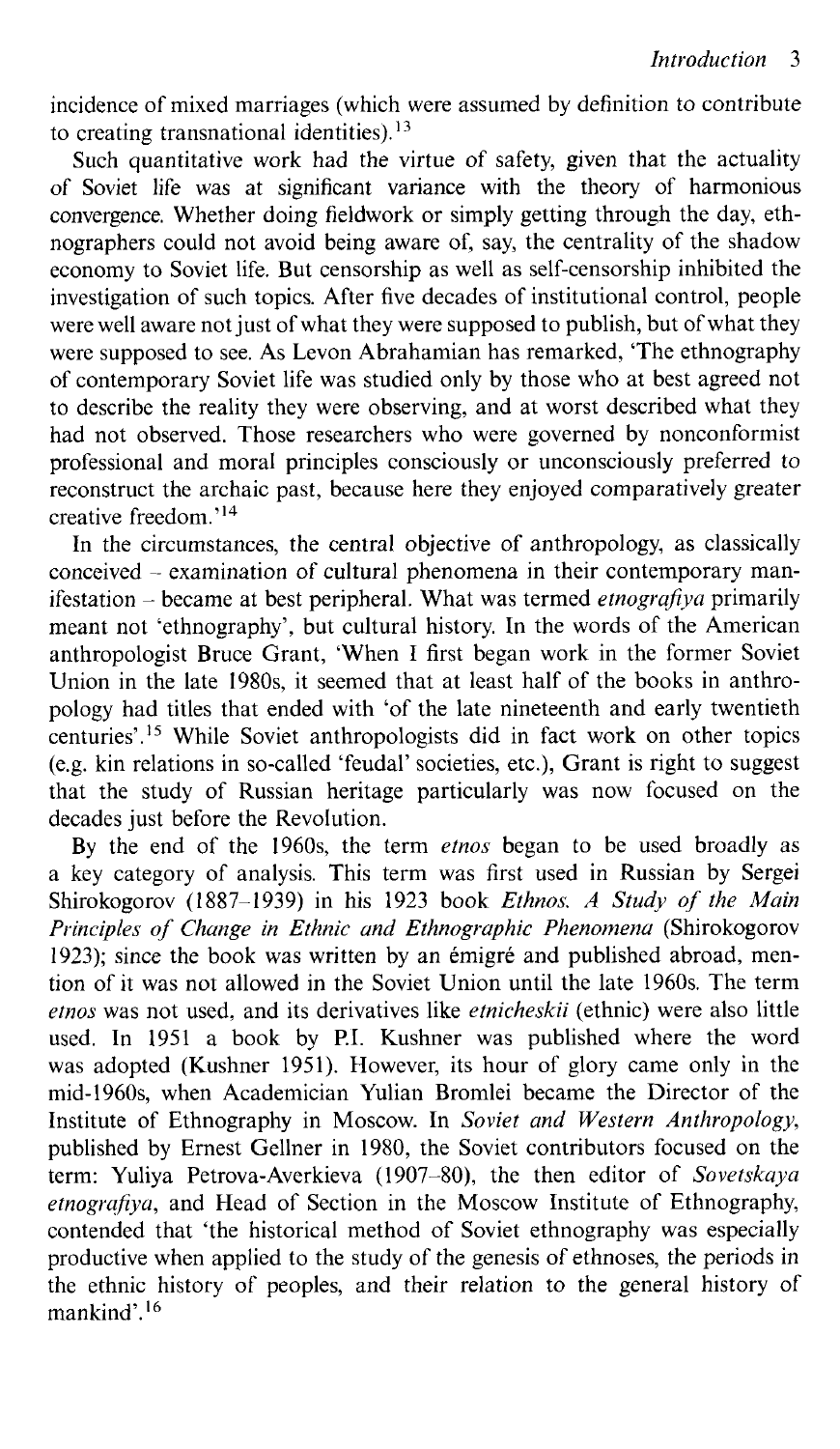Researchers applied themselves to the history of Russian (and more broadly 'East Slavonic') peasant life around 1900, concentrating on areas such as folk belief, the specificities of the rural world-view and, last but not least, so-called 'material culture' (food, clothes, houses, means of transport). Distinction between 'material culture' and 'spiritual culture' (beliefs and customs of various kinds) was at the time crucial for Soviet ethnography. Not just primary materials, but also interpretative frameworks, were drawn from ethnographers such as Dmitry Zelenin (1878–1954), with social institutions such as sacrifices and taboos seen as the expression of a residuum of pre-Christian beliefs.

The concentration on symbolic, rather than economic, realities was an equally important move away from established values.<sup>17</sup> As Sergey Sokolovskiy has pointed out, increasingly, there was 'a gulf between "bosses who dabbled in theory"  $-$  that is, who still paid lip-service to Marxism-Leninism  $-$  and 'practical researchers, who had no truck with this scholasticism'.<sup>18</sup> For researchers of the younger generation, 'theory' in a positive sense meant the work of structuralists, such as Claude Lévi-Strauss and Victor Turner. The ubiquity of the term *etnos* concealed major faultlines in the interpretation of the term, which ranged from the implicitly essentialist understanding set out in the work of Lev Gumilev to strongly constructivist approaches such as analysis in terms of 'the stereotypes of ethnic behaviour'.<sup>19</sup> In the late 1980s, as the policy of glasnost led to the suspension of print censorship, these incipient alternative traditions were able to emerge into the open.

In 1991, the hegemony of 'state ethnography' collapsed as dramatically as the Soviet system of governance that had underwritten it over the decades. An intense examination of the intellectual heritage of the Soviet period began. It was now criticised not just by former and present mavericks, but by establishment figures, such as Valery Tishkov, Director of the Institute of Ethnography of the Academy of Sciences from 1989.<sup>20</sup> The scholars once under strict control were now free to associate with their colleagues in the West (a process that had begun in the Gorbachev years), to make study visits abroad, to do fieldwork together with their colleagues from other countries, to submit their work to foreign journals, and to read whatever academic work local and long-distance colleagues might choose to publish.

This process was perhaps the most visible, and went the fastest, in what is called Arctic anthropology: studies of the peoples of Siberia, the Russian Far East and the Arctic. Over the previous period,<sup>21</sup> Russian ethnographers had difficulty accessing field sites outside the country, so Siberia became an 'exotic' field site right in one's 'backyard' - 'a logical career choice for many ethnographers (the Caucasus region and Central Asia were other favoured options)<sup> $22$ </sup> At the same time, Western anthropologists could not get permission to do fieldwork in the country<sup>23</sup> and were thus 'virtually cut off from contemporary Siberia' (Habeck 2005: 13). When in the late 1980s the situation changed, it came as exciting news to anthropologists worldwide: there was 'a small explosion of field studies in Siberia, as well as a proliferation of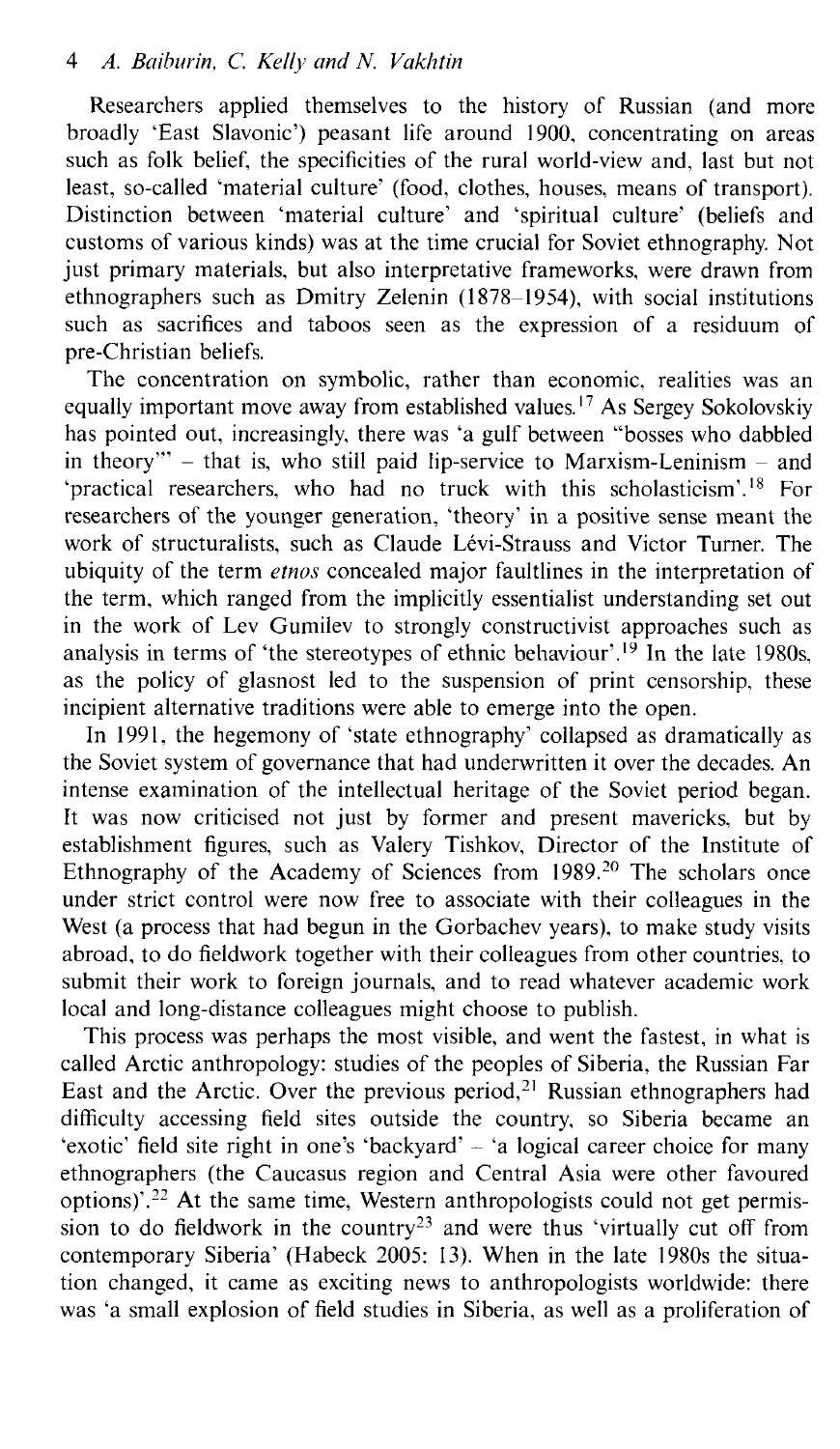publications based on this fresh, cutting edge material' (Grey, Schweitzer and Vakhtin 2003: 195). Western ethnographers were literally turning eastward to take advantage of a newly opened field site. In Russia, the slow growth of modern anthropological research in Siberia and the Arctic also began, primarily through joint research projects with anthropologists from the US, Canada, Germany, Britain, France and other countries (Grey, Schweitzer and Vakhtin 2003: Habeck 2005: Vakhtin 2006).

One result of these developments was a surge of interest in the theory and methodology of the subject. Already in the 1980s work by leading international scholars in the field began to appear in Russian: Claude Lévi-Strauss's *Structural Anthropology* was published in Russian in 1983, Evans-Pritchard's *The Nuer: A Description of the Modes of Livelihood and Political Institutions of a Nilotic People*, in 1985; in the 1990s-2000s, dozens of translations appeared (for example, Mary Douglas's *Purity and Danger* appeared in 2000 and Clifford Geertz's *The Interpretation of Cultures* in 2004, to name but two), and these individual books were accompanied by numerous excerpts in journals. The classics of Russian anthropology – some not reprinted since  $1917$  – were also reappearing. Like journals in other subjects, those in anthropology also began to publish original work by foreign authors; by the early 2000s, some journals had made international dialogue and collaboration an explicit part of their platform.<sup>24</sup> By the end of that decade, a variety of general publications had put commitment to anthropology on their mastheads, including the leading journal in literary studies during the 1990s, Moscow's *New Literary Observer* [Novoe literaturnoe obozrenie].<sup>25</sup> Courses, and sometimes programmes, in anthropology began to be taught in some Russian universities (the first such programme appeared at the Department of Sociology at St Petersburg State University). There were healthy numbers of new publications in the field, and many Russian scholars were involved in international collaborations and projects.

In the circum stances, the pessimistic tone of the article with which this collection begins, Sergey Sokolovskiy's 'Problems in the Historiography of Russian Anthropology', might seem surprising. Sokolovskiy argues that Russian anthropology of the early twenty-first century was still trapped in the social relations of the Soviet period, as expressed particularly in a reluctance to challenge established opinion, and a great deal of confusion about analytical objectives. He also points to what he sees as a worrying 'provincialisation' of the field, with the Russian intellectual tradition more or less excluded from view in international discussions of the history of anthropology – even when Marxist anthropology is under review.<sup>26</sup> These concerns are echoed by others.<sup>27</sup> Given the pervasiveness of such anxieties, it seems appropriate to reflect a little on the nature of the perceived problems.

There were certainly some signs of a self-inflicted provincialism among post-Soviet ethnographers of Russia. The chance to inhabit a new international arena was not welcomed by everyone. As a participant in a recent discussion put it flatly: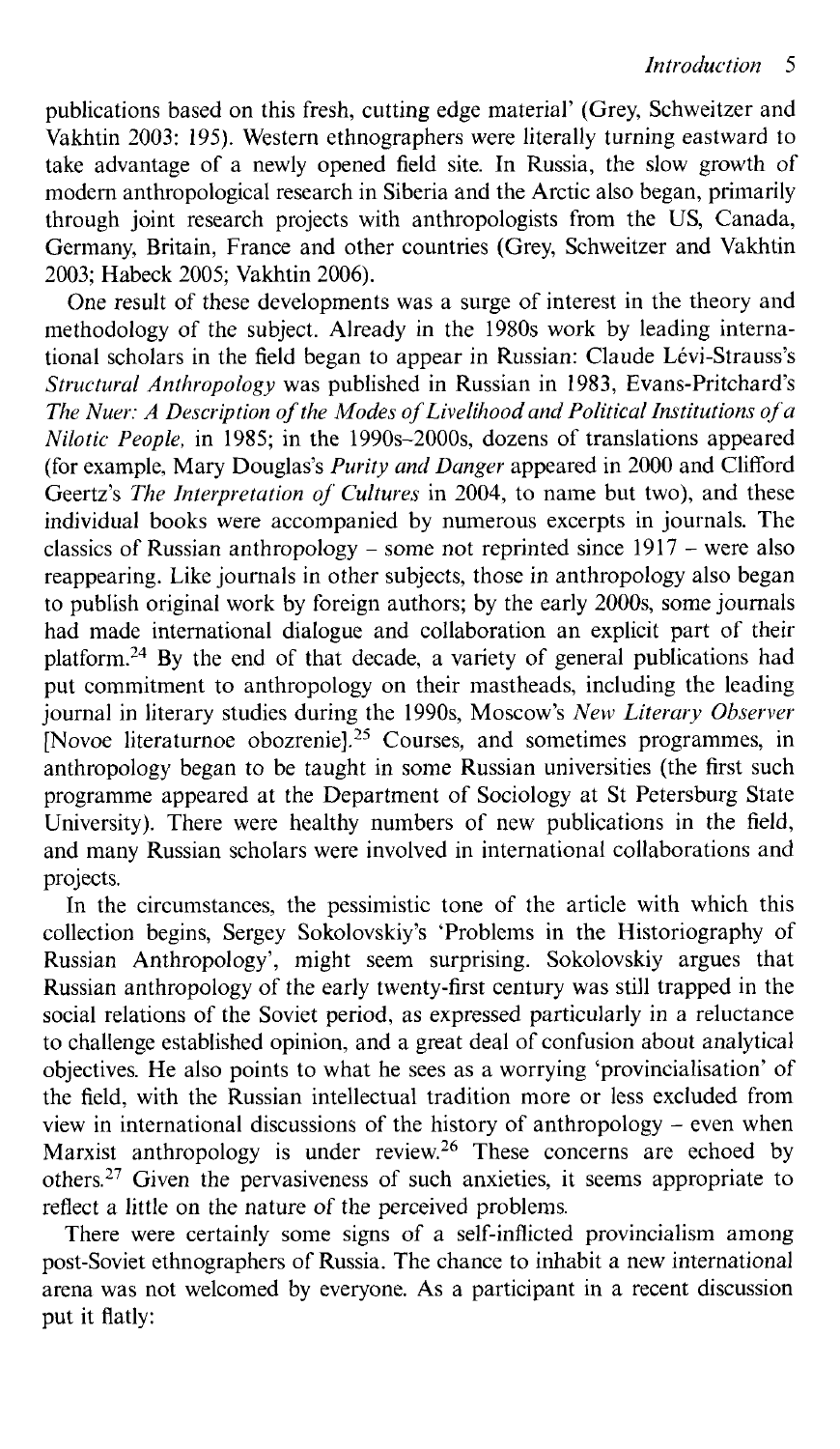To be honest, I couldn't much care about the extent to which Western specialists know and cite our work (or are even aware of it). I think that's their problem. I've never seen or heard anything to suggest that Western specialists are bothered by whether their work is known abroad, including in Russia. In Soviet times, efforts were made to publish collections of Russian scholarly work in translation, for propaganda purposes (to show off the achievements of scholars working on Marxist-Leninist principles to the West). I think that publishing an abstract of a given article or book in one or other foreign language ought to be enough. We can leave the rest to our Western colleagues: it's up to them.<sup>28</sup>

The collapse of the Soviet Union accelerated the preoccupation with national identity that was already emerging in the 1970s and 1980s; culturalist or even racist views became commonplace in public discourse. The disappearance of the ideal of Soviet cultural homogeneity was replaced by an emphasis on the Russian national heritage. The inclusive usage, *rossiiskii* (meaning a citizen of the Russian Federation, not necessarily an ethnic Russian) did not impede people in the latter category from arguing aggressively that 'Russia' should be for 'the Russians' in a narrow sense. As a discipline intimately connected with debates on national identity, anthropology was, inevitably, close to the firing line. Even the preferred name of the discipline *etnografiya* versus *antropologiya -* could be revealing. W hile those aware of an international context often preferred the term *antropolog,* this term irrian incrementational centers even preceded and term and plays, and term are tated others not just because it traditionally meant 'physical anthropologist', but because it suggested a fashionable adjustment to imported standards:

Ethnography as an autonomous branch of the historical sciences is undergoing progressive devaluation, and its boundaries and its specific features are being washed away. Great efforts are being made to replace the discipline by ethnology, by anthropology, by cultural anthropology, social anthropology, political anthropology, and economic anthropology. Can the originators of these substitute terms really not know that the Western words anthropology, cultural anthropology, social anthropology mean exactly the same as the Russian word *etnografiya* in any case? But no: the term anthropology is being forced upon us instead of the traditional, historically established term *etnografiya*, when in fact the former term already has its own accepted meaning in Russian academic tradition.<sup>29</sup>

Part of the background to the rise of what the Moscow sociologist Lev Gudkov has called 'aggressive nationalism'<sup>30</sup> was the new practical pressure with which anthropologists, like researchers of all kinds, were faced, and which stemmed, above all, from the near-total disappearance of state funding. In the Soviet period, research costs such as fieldwork expenses were routinely covered by a scholar's employing institution; in the early 1990s, on the other hand, even salaries started to be paid irregularly. The minute regulation of